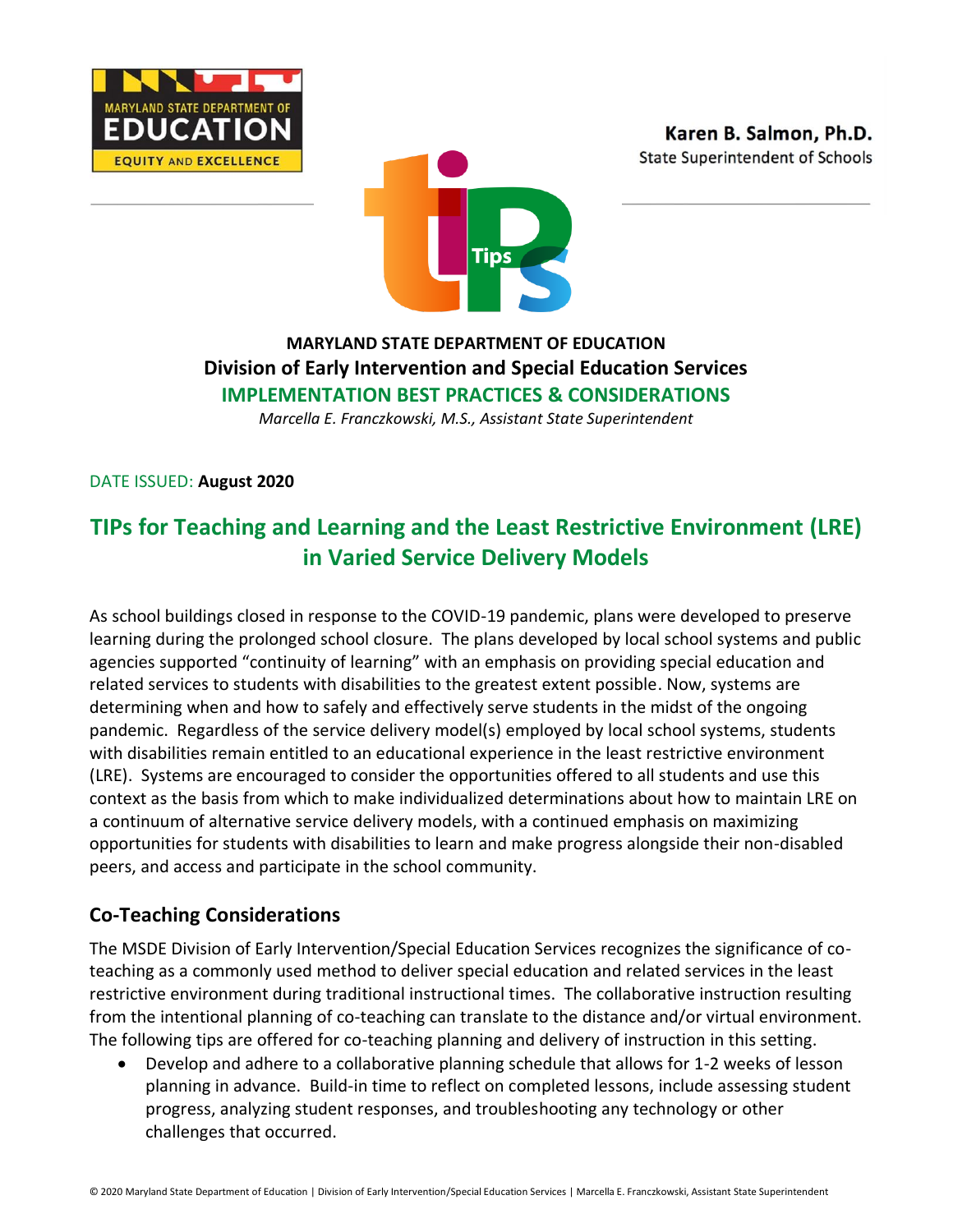#### **Maryland State Department of Education**

**Division of Early Intervention and Special Education Services**

#### *TIPs for Teaching and Learning and the Least Restrictive Environment in Varied Service Delivery Models*

- Develop a teaching schedule. Based on the learning objectives, content, and service delivery model(s) used, outline the schedule and various strategies for two teachers to collaborate to meet the needs of all students in the class, including the specially designed instruction (SDI) needs of students with disabilities.
	- o **Synchronous Tip:** Don't shy away from "high-use" co-teaching models that were effective in the school building (i.e., parallel teaching, alternative teaching, or stations implemented through breakout rooms). For example, if the day's learning objective is focused on citing text evidence in response to a class prompt in English Language Arts (ELA), plan for small group breakout sessions or rotations that include supports that students with disabilities may require as part of their SDI (i.e., projected annotated text group, sentence starter group, word bank group).
	- o **Asynchronous Tip:** Add scaffolds to pre-recorded or televised lessons (i.e., adding visual supports using video editing software such as iMovie) or break the lesson into smaller chunks. This same scaffold approach can be applied to hard-copy packets or other concrete learning materials.
- Determine together what criteria will be used to assess student participation, mastery of daily objectives, growth, and progress in the virtual setting. Use this information to gauge the effectiveness of instructional techniques and to group students who may require more support. For example, if the algebra teacher introduces a concept, the special education coteacher may monitor student responses after an independent example, noting students who did not answer correctly and placing them into the appropriate breakout group.
- Collaboratively communicate with students and families so that the co-teaching relationship is strengthened and recognized by families and students.

## **Least Restrictive Environment Considerations**

As schools shift in operation, it is important for teams to consider how to preserve the intent of LRE meaningful access to general education grade-level content and opportunities to engage with nondisabled peers in academic and non-academic activities. In planning for such opportunities, proactive collaboration and actions are critical. The following considerations will assist teams in planning ahead to build a foundation upon which individualized academic and non-academic opportunities in the LRE are readily accessible, regardless of the service delivery model(s) used:

- How can supports such as accommodations, supplementary aids, and assistive technology be built into synchronous instructional periods and asynchronous assignments and activities during the planning phase so that students can access the content without face-to-face support?
- How are accessibility needs accounted for in the creation and display of content, materials, and learning tools?
- For students who receive services or intervention outside of the general education classroom, how are one-on-one meetings structured to make the most out of the time with the student to support the instruction and progress monitoring of all IEP goals and objectives?
- How can additional materials and tools be prepared and sent to the student to support independence and access during both synchronous and asynchronous opportunities? For example, if the student had a weekly visual word bank taped to his classroom desk to support comprehension, can this same support be emailed or mailed to the parent or student for printing in advance of the unit?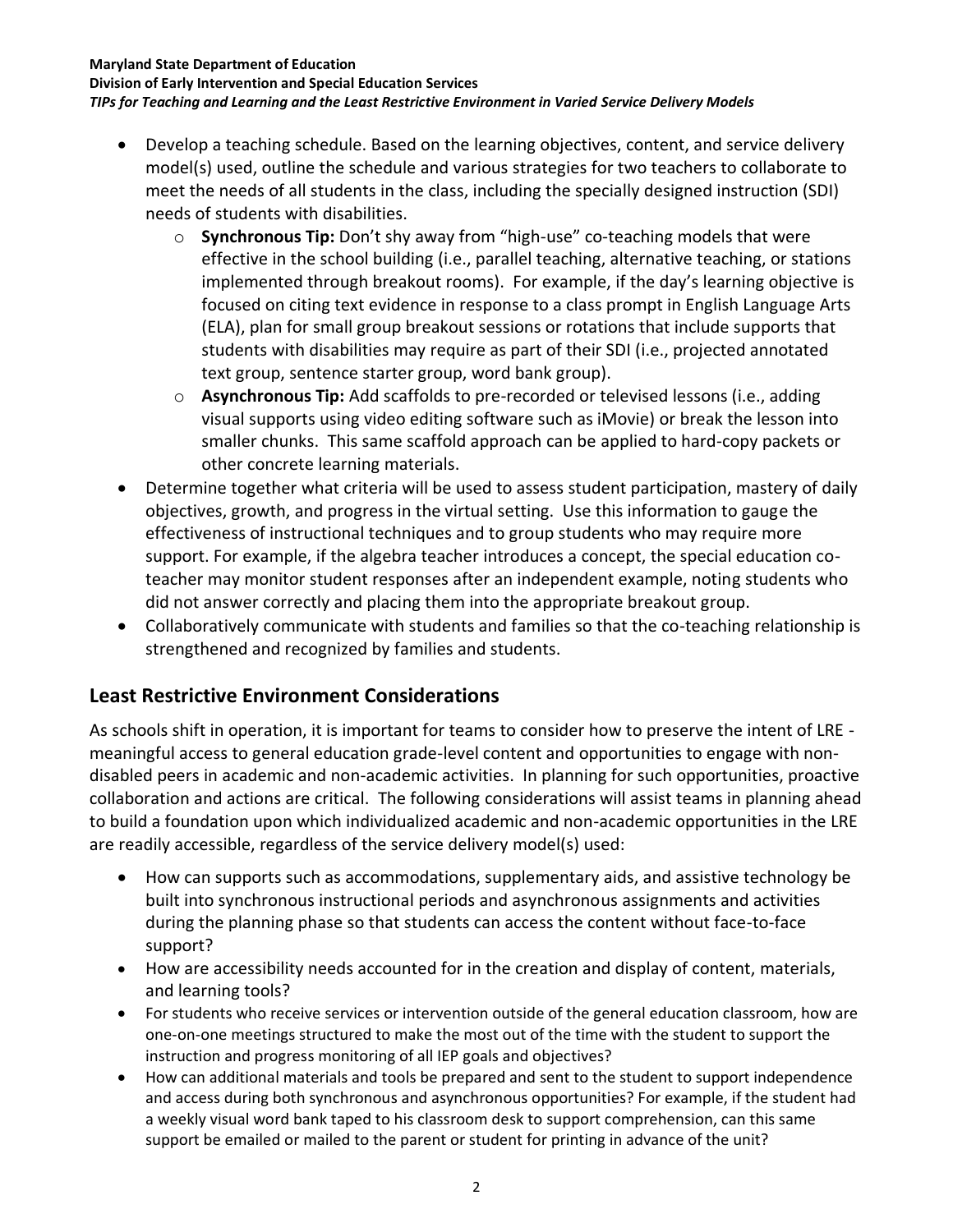#### **Maryland State Department of Education Division of Early Intervention and Special Education Services** *TIPs for Teaching and Learning and the Least Restrictive Environment in Varied Service Delivery Models*

The following table offers additional considerations that support individualized decision making and example scenarios to exemplify service delivery within the categories of models that students and staff may experience as schools shift in operations in response to health and safety metrics and other locally determined factors.

| <b>Service Delivery Model</b>        | <b>LRE Considerations</b>                                                                                                                                                                                                                                                                                                                                                                                                                                                                                                               |  |  |
|--------------------------------------|-----------------------------------------------------------------------------------------------------------------------------------------------------------------------------------------------------------------------------------------------------------------------------------------------------------------------------------------------------------------------------------------------------------------------------------------------------------------------------------------------------------------------------------------|--|--|
| <b>Distance and/or Virtual</b>       | What opportunities exist for students with disabilities to access<br>$\bullet$                                                                                                                                                                                                                                                                                                                                                                                                                                                          |  |  |
| <b>Learning</b>                      | general education grade-level content and participate with their<br>non-disabled peers?                                                                                                                                                                                                                                                                                                                                                                                                                                                 |  |  |
|                                      | How much is synchronous instruction being delivered to students<br>$\bullet$<br>in all subject areas (general education)? What is the expectation<br>for the amount of time students will spend participating in                                                                                                                                                                                                                                                                                                                        |  |  |
|                                      | asynchronous learning activities, to support their general<br>education opportunities?                                                                                                                                                                                                                                                                                                                                                                                                                                                  |  |  |
|                                      | How will SDI and practice on IEP goals be delivered with sufficient<br>intensity to allow students to progress without significantly<br>increasing their total time or workload?                                                                                                                                                                                                                                                                                                                                                        |  |  |
|                                      | For students who receive services primarily in self-contained<br>settings, how is the time typically spent in general education<br>maintained in the distance and/or virtual environment? For<br>example, do students' daily/weekly schedules account for related<br>arts classes that they may have participated in during face-to-face<br>instruction?                                                                                                                                                                                |  |  |
|                                      | What opportunities exist for all students to socialize and<br>participate in extracurricular activities (i.e., virtual lunch bunches,<br>virtual recess, virtual club meetings during what may have been a<br>"study hall" in the physical building)?                                                                                                                                                                                                                                                                                   |  |  |
|                                      | If these opportunities do not exist for all students, can they be<br>facilitated to preserve participation in non-academic activities for<br>students with disabilities?                                                                                                                                                                                                                                                                                                                                                                |  |  |
|                                      | What structures are in place to ensure that students with<br>disabilities receive the supplementary aids and services,<br>accommodations, and other supports they require in order to<br>participate in these activities?                                                                                                                                                                                                                                                                                                               |  |  |
| <b>Blended or Hybrid</b><br>Approach | For students with disabilities who spend the majority of their day<br>$\bullet$<br>with their general education peers, do the staffing and/or<br>rotation schedules for face-to-face instruction account for the<br>face-to-face supports needed by the student in this setting?(This<br>includes accounting for additional adults that may be needed to<br>effectively deliver SDI when thinking about the number of people<br>allowed in a classroom).<br>When determining instructional groups, consider how to balance<br>$\bullet$ |  |  |
|                                      | the amount of time students interact with their non-disabled<br>peers in both the virtual and face-to-face settings so that they are<br>not further restricted from accessing general education peers and<br>content when they are in the school building.                                                                                                                                                                                                                                                                              |  |  |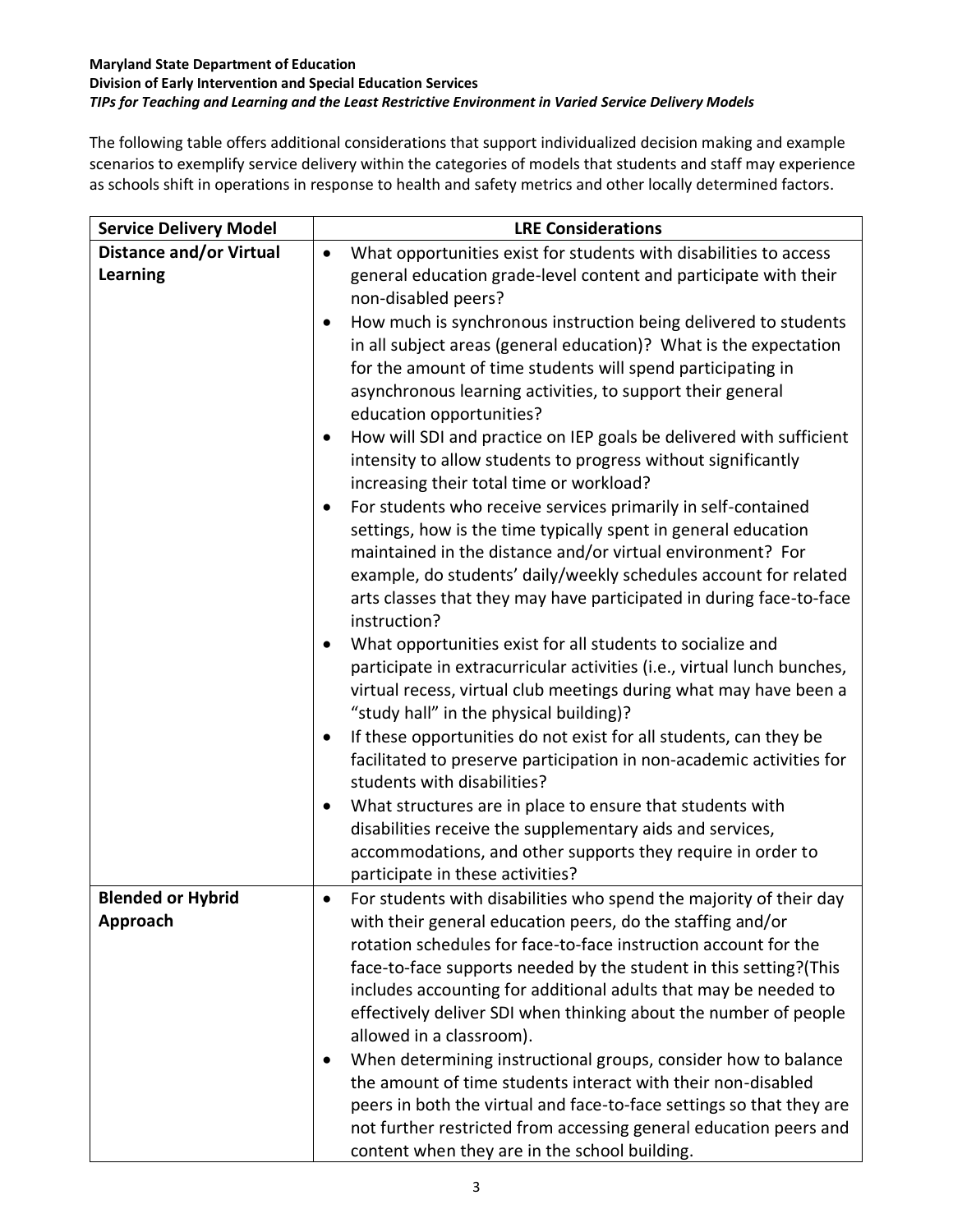#### **Maryland State Department of Education**

**Division of Early Intervention and Special Education Services**

#### *TIPs for Teaching and Learning and the Least Restrictive Environment in Varied Service Delivery Models*

| <b>Service Delivery Model</b> | <b>LRE Considerations</b>                                                                                                                                                                                                                                                                                                                                                   |
|-------------------------------|-----------------------------------------------------------------------------------------------------------------------------------------------------------------------------------------------------------------------------------------------------------------------------------------------------------------------------------------------------------------------------|
|                               | Of the face-to-face opportunities offered, to what extent are<br>students in self-contained classrooms included with their general<br>education peers?                                                                                                                                                                                                                      |
| Face-to-Face                  | When fully face-to-face instruction resumes, how can schedules<br>that were in place prior to COVID-19 be redesigned so that<br>additional staff is available to support students with additional<br>instruction/intervention as needed?<br>If the student developed or gained skills since the extended<br>closure, is there a more inclusive opportunity for the student? |

## **Scenario Planning: Service Delivery Examples**

In order to support individualized decision making, the following example scenarios are offered to demonstrate how services may be delivered for students in a variety of service delivery models.

**Scenario 1:** *Mya, a student with a specific learning disability, will be entering 4th grade in the fall and spends 80% or more of her day in the general education setting.*

| <b>Virtual and/or Distance Learning</b>                                                                                                                                                                                                                                                                                                                                                                                                                                                                                                                                                                                                                                                                                                                                                                                                                 | <b>Hybrid (Combination of Virtual and</b>                                                                                                                                                                                                                                                                                                                                                                                                                                                                                                                                                                                                                                                                                                                                                                                                                  | <b>Fully Face-to-</b>                                                                                                                                                                                           |
|---------------------------------------------------------------------------------------------------------------------------------------------------------------------------------------------------------------------------------------------------------------------------------------------------------------------------------------------------------------------------------------------------------------------------------------------------------------------------------------------------------------------------------------------------------------------------------------------------------------------------------------------------------------------------------------------------------------------------------------------------------------------------------------------------------------------------------------------------------|------------------------------------------------------------------------------------------------------------------------------------------------------------------------------------------------------------------------------------------------------------------------------------------------------------------------------------------------------------------------------------------------------------------------------------------------------------------------------------------------------------------------------------------------------------------------------------------------------------------------------------------------------------------------------------------------------------------------------------------------------------------------------------------------------------------------------------------------------------|-----------------------------------------------------------------------------------------------------------------------------------------------------------------------------------------------------------------|
|                                                                                                                                                                                                                                                                                                                                                                                                                                                                                                                                                                                                                                                                                                                                                                                                                                                         | Face-to-Face)                                                                                                                                                                                                                                                                                                                                                                                                                                                                                                                                                                                                                                                                                                                                                                                                                                              | Face                                                                                                                                                                                                            |
| Mya's ELA and special education<br>teachers collaborate weekly to<br>preload accommodations and<br>supplemental supports into learning<br>activities (synchronous and<br>asynchronous) so that they are<br>accessible by Mya.<br>Four days a week of synchronous 90-<br>minute ELA lessons are provided to<br>4th-grade students. During each<br>session, her special education teacher<br>monitors responses and provides<br>corrective feedback during the main<br>lesson and uses a breakout session<br>with a small group of peers to<br>reinforce concepts and explicitly<br>monitor progress on her IEP goals and<br>objectives, which are embedded into<br>the main lesson.<br>The reading interventionist meets<br>with Mya and one other student four<br>days a week for 30 minutes a day to<br>virtually deliver her reading<br>intervention. | On the two days a week, she attends<br>school in person, Mya receives her<br>special education services face-to-face<br>during the ELA block in her general<br>education classroom and participates<br>in her reading intervention.<br>On the other three days, when she is at<br>home, Mya completes the<br>asynchronous assignments created for<br>her class, with accommodations and<br>supplementary aids embedded.<br>The general and special education<br>teachers collaborate to replace some<br>of the assignments with activities to<br>provide practice on her IEP goals. She<br>has a 30-minute session two of the<br>days with her special education<br>teacher to receive direct instruction on<br>her IEP goals, and support as needed<br>on her learning activities. She<br>participates virtually in her reading<br>intervention each day. | Mya will receive<br>her special<br>education<br>services in the<br>general<br>education<br>classroom and<br>reading<br>intervention<br>outside of the<br>general<br>education<br>classroom five<br>days a week. |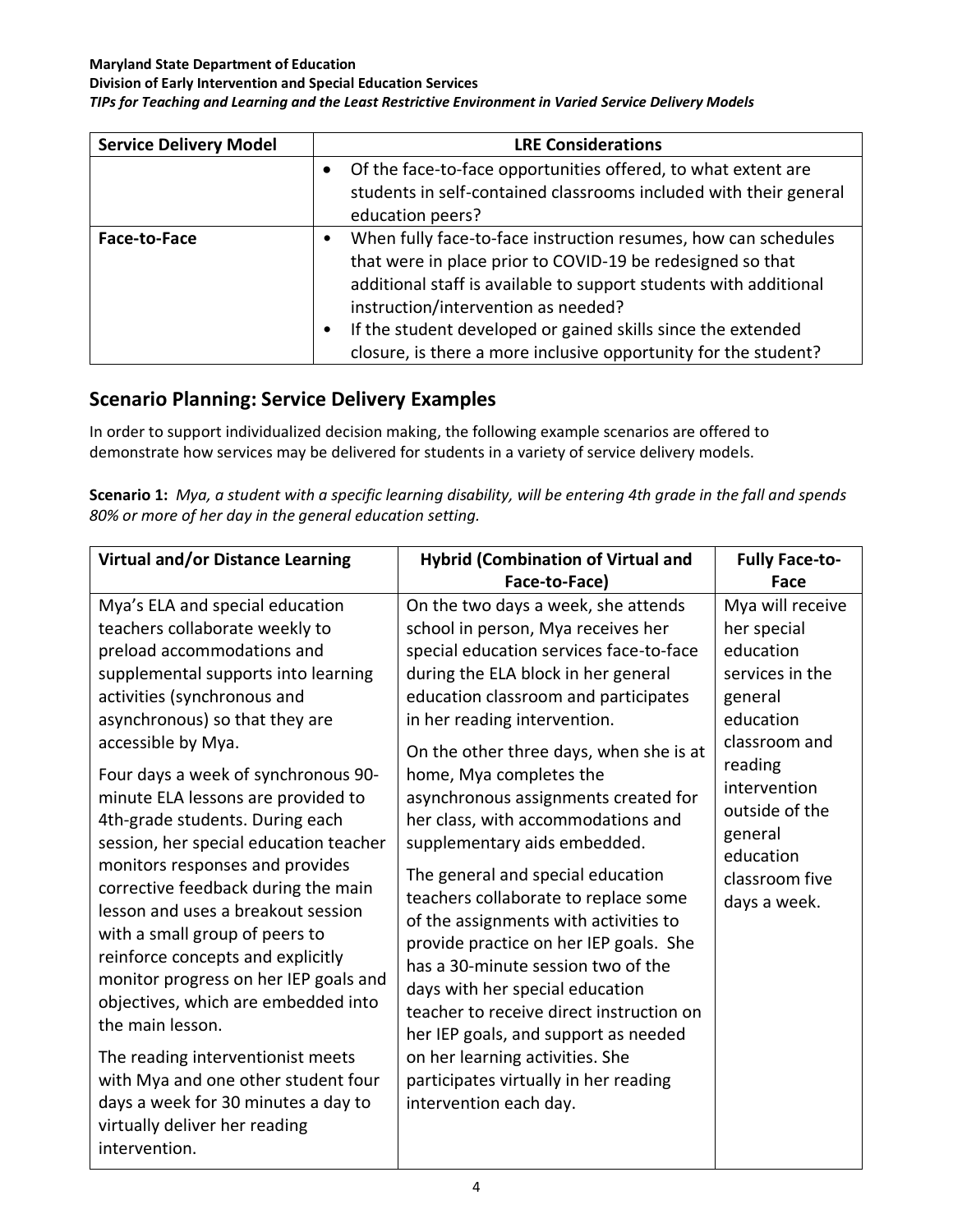#### **Maryland State Department of Education Division of Early Intervention and Special Education Services** *TIPs for Teaching and Learning and the Least Restrictive Environment in Varied Service Delivery Models*

**Scenario 2:** *Noah, a student with Autism entering 8th grade, spends 70% of the day in the general education setting and receives speech-language therapy sessions (one inside general education and one outside of general education).*

| <b>Virtual and/or Distance Learning</b>                                                                                                                                                                                                                                                                                                                                             | <b>Hybrid (Combination of Virtual and</b>                                                                                                                                                                                                                                                                                                                                            | <b>Fully Face-to-</b>                                                                                                                                                           |
|-------------------------------------------------------------------------------------------------------------------------------------------------------------------------------------------------------------------------------------------------------------------------------------------------------------------------------------------------------------------------------------|--------------------------------------------------------------------------------------------------------------------------------------------------------------------------------------------------------------------------------------------------------------------------------------------------------------------------------------------------------------------------------------|---------------------------------------------------------------------------------------------------------------------------------------------------------------------------------|
|                                                                                                                                                                                                                                                                                                                                                                                     | Face-to-Face)                                                                                                                                                                                                                                                                                                                                                                        | Face                                                                                                                                                                            |
| Noah will participate in English 8,<br>Pre-Algebra, American History,<br>Physical Education, and Life Science<br>virtually. These sessions will be led<br>by general education teachers with<br>Noah receiving additional supports<br>from the special education teacher<br>and trained paraeducator four days<br>a week.                                                           | When students are phased into the<br>school building, the same virtual<br>schedule applies for all students, but on<br>an A/B week schedule. On the A week,<br>Noah will participate in English 8, Pre-<br>Algebra, American History, Physical<br>Education, and Life Science with the<br>same cluster of students with content<br>area teachers rotating in and out.                | Noah receives<br>services in the<br>general<br>education<br>setting with the<br>support of the<br>special<br>education<br>teacher, speech                                       |
| Noah will participate in math<br>intervention during a one-on-one<br>session with the math<br>interventionist on Tuesdays and<br>Thursdays, supplemented by a 30-<br>minute session with his special<br>education teacher preloading and<br>reinforcing concepts on Mondays,<br>Wednesdays, and Fridays.<br>The speech pathologist collaborates<br>with his special education, ELA, | The special education teacher assigned<br>to Noah's cluster is trained on his SDI<br>needs and implements instruction,<br>supports, and services in accordance<br>with his IEP.<br>Noah's one-on-one math interventions<br>continue on the same schedule with the<br>supplemental sessions delivered by his<br>special education teacher.<br>The speech pathologist follows the same | pathologist, and<br>paraeducator in<br>alignment with<br>the school's<br>regular<br>schedule. He<br>continues to<br>receive math<br>intensive<br>intervention<br>outside of the |
| Reading, and American History<br>teachers to rotate her support in a<br>general education course once per<br>week and provides direct service<br>virtually in a one-on-one meeting<br>once per week.                                                                                                                                                                                | rotation as in the virtual environment to<br>maintain consistency but implements<br>these services face-to-face during the A<br>week.                                                                                                                                                                                                                                                | general<br>education<br>setting.                                                                                                                                                |

### **Resources**

• Council for Exceptional Children: [Quick Take: Co-Teaching with Remote Learning](https://cec.sped.org/Tools-and-Resources/Resources-for-Teaching-Remotely/Webinars/Quick-Takes-for-Teaching-Online/Quick-Take-Coteaching)

### **Reference**

• NASDE. (2020). *Least Restrictive Environment in the Wake of COVID-19: A Brief from the National Association of State Directors of Special Education.* Retrieved from https://www.nasdse.org/docs/NASDSE\_LRE.pdf

© 2020 Maryland State Department of Education. Produced under the guidance of Marcella E. Franczkowski, Assistant State Superintendent, Division of Early Intervention and Special Education Services. Please include reference to the Maryland State Department of Education, Division of Early Intervention and Special Education Services on any replication of this information. To request permission for any use that is not "fair use" as that term is understood